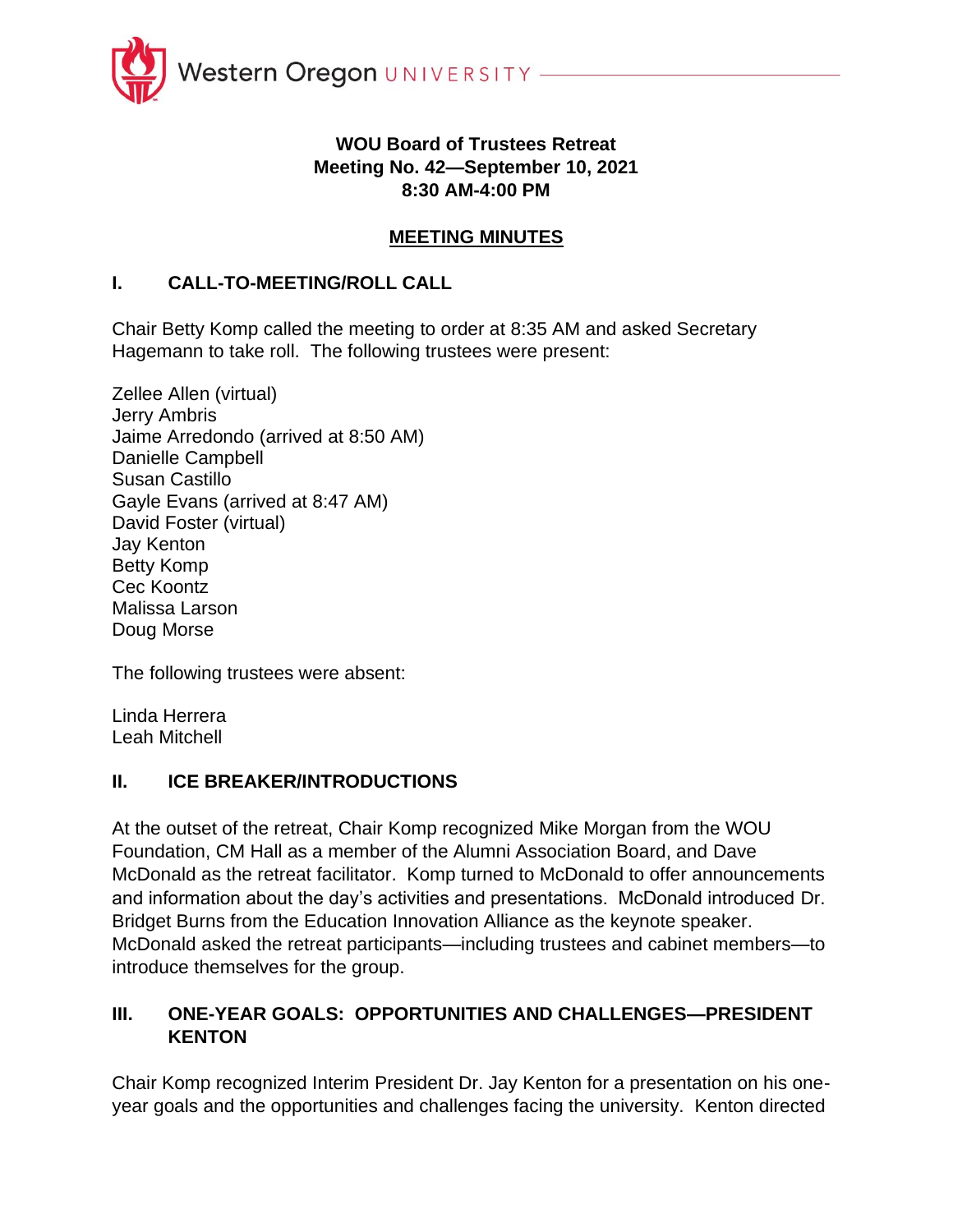

retreat participants to his PowerPoint presentation that was included in the written docket materials. He outlined his 2021-2022 goals as (1) enrollment and student success, (2) diversity, equity and inclusion and (3) restructuring and cost control. Kenton shared that he approaches change with a portfolio approach and observed that there was not one single solution that would assist the university, but, the focus was mostly about enrollment, including recruitment, retention, persistence, and graduation. He noted that some initiatives might pay off big, and others might fail, but that the institution that would move forward as a result of multiple, simultaneous efforts.

Kenton described to the retreat participants that he would approach the coming year by creating a buzz and conveying a clear signal to campus that things will be different and decisions will be made. He stressed that morale needed to be improved and that, under his leadership, he would talk and listen to everyone and treat the campus community with respect.

Kenton turned to the challenges confronting WOU. He outlined the following challenges:

- •Enrollment and finances
- •Compensation challenges
- •Curriculum challenges
- •Aging campus with growing deferred maintenance
- •Limited staffing due to cuts with critical shortages in certain areas
- •First-generation students and transfer students need added support
- •Perceived lack of decisiveness
- •Lack of accountability
- •Lower retention and graduation rates
- •Arbitration and grievance issues
- •No true champions in the legislature today
- •Employee diversity does not match student diversity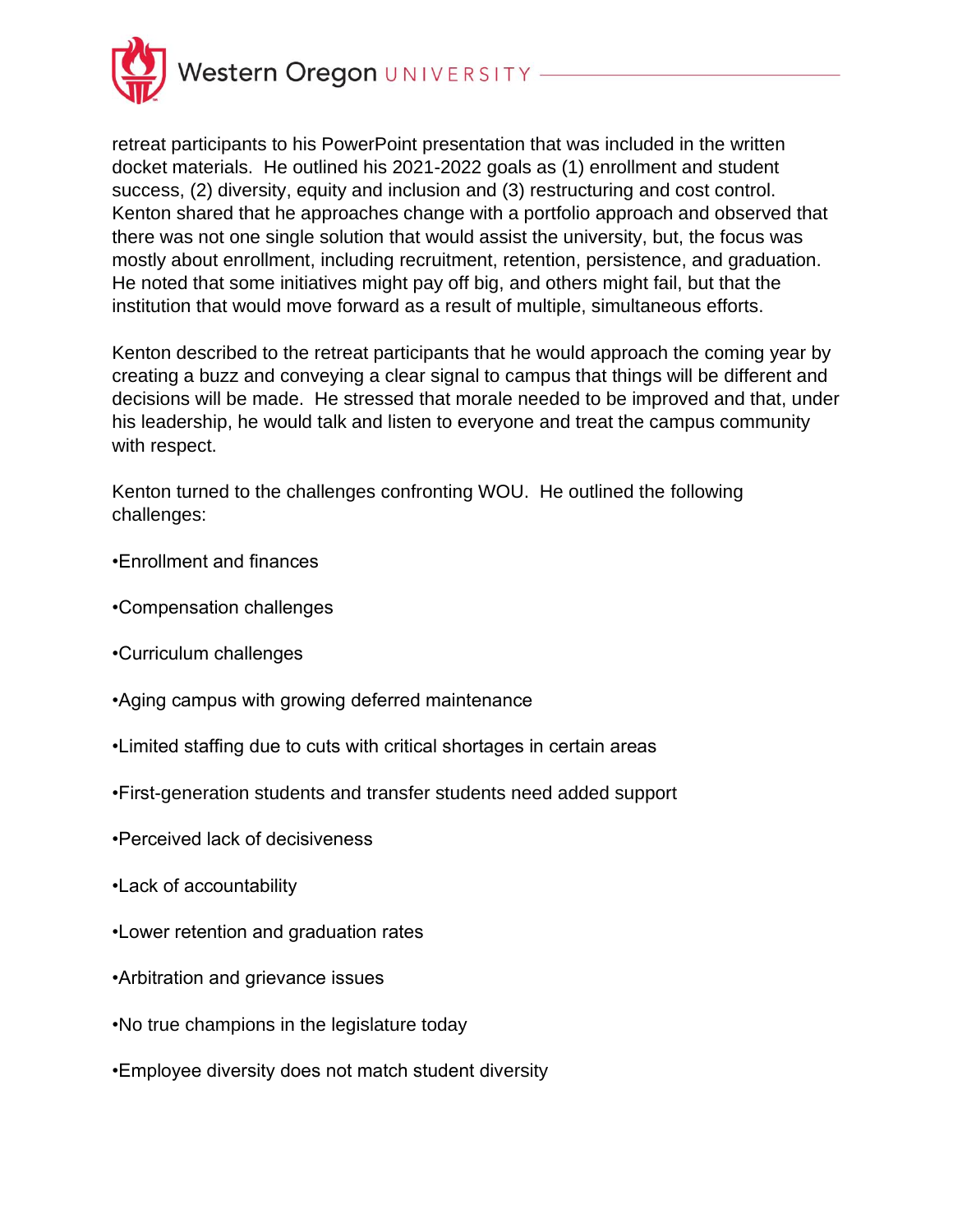

In addition to the challenges, however, Kenton also described the opportunities that WOU could seize:

- •Top teacher education university in Oregon
- •Hispanic-Serving Institution (HSI) efforts
- •WOU:Salem
- •Growing graduate programs with new authority for professional doctorates
- •Nationally renowned programs in ASL, D-B, and Deaf/Hard-of-Hearing fields
- •Criminal justice expansion in social justice and justice studies
- •New, more flexible general education requirements
- •Quality of people at the university
- •Beauty and location of campus
- •Growing sponsored projects
- •Partnerships with community colleges, Willamette Promise, TSPC, and Willamette
- •Medical partnerships
- •Comprehensive campaign and 170th anniversary celebration
- •Convergence and momentum of will on DEI efforts
- •Experienced trustees with key contacts
- •Addition of men's soccer
- •Capital funding for capital renewal and the Student Success Center

After the presentation of the opportunities and challenges facing the university, Kenton described specific efforts in enrollment management. He outlined the new recruitment goals, the impact of COVID on recruitment and admission activities, greater outreach to the Latinx community, improved marketing and communication efforts, a partnership with EAB to enhance the degree completion and graduate markets, strategic use of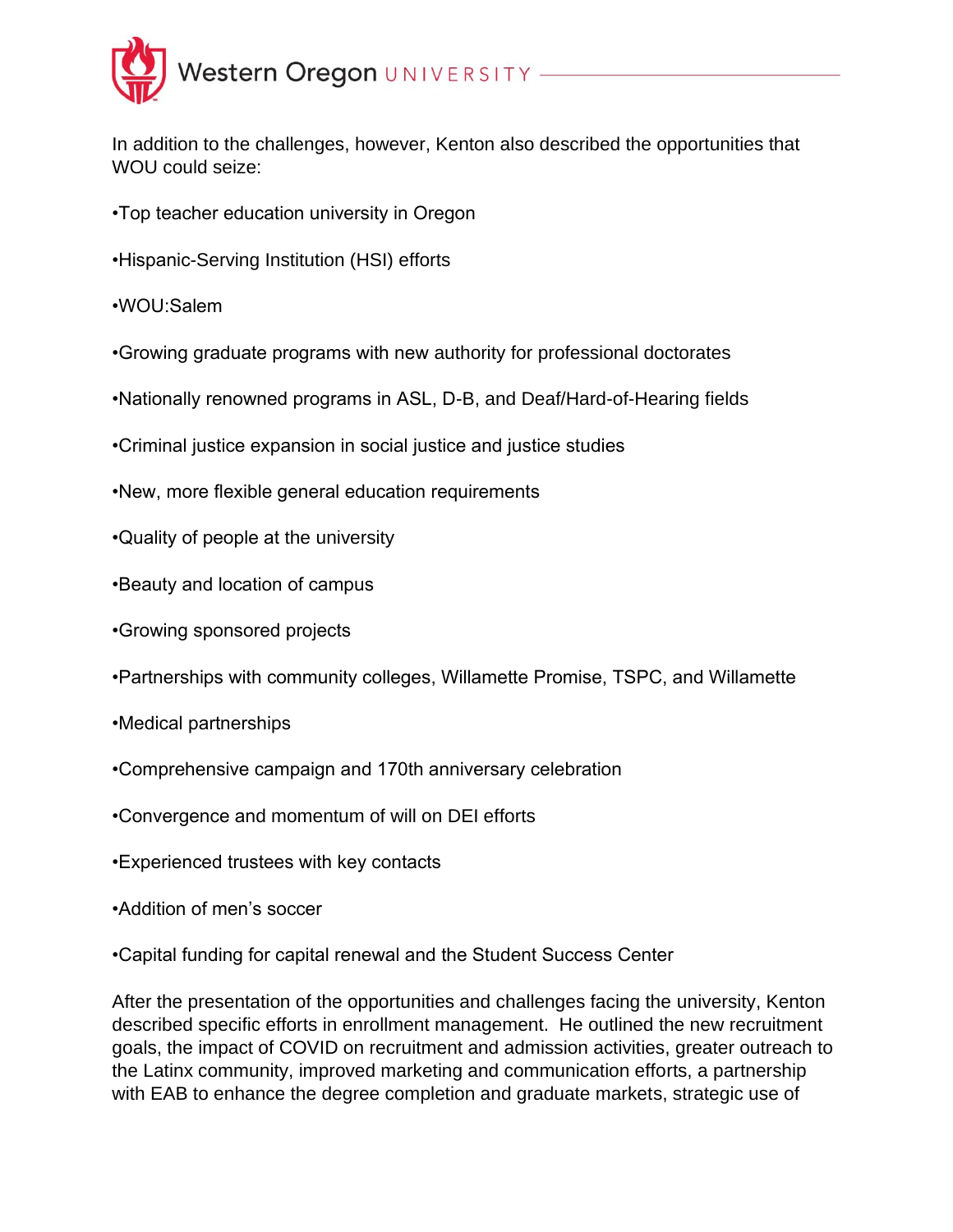

financial aid and the involvement and participation of everyone on campus to enhance enrollment in all of its dimensions.

Kenton continued with the multi-dimensional approach to enrollment with university's efforts in Salem, state partnerships, new programs to attract students, investment in new faculty in key programs, the addition of men's soccer, and growth in sponsored projects.

In addition to enrollment, Kenton described focus on DEI initiatives as a key goal for the upcoming year. He shared the following dimensions of the university's DEI work:

•Recruitment of the first Executive Director DEI

- •Creation of the Freedom Center
- •Required cultural competence training
- •Work in Human Resources to reach diverse populations for positions
- •Budget incentives

•Inclusion of spaces and services for underserved communities in the new Student Success Center

Kenton also shared his ideas regarding restructuring and cost control—his third goal for the upcoming academic year:

- •Move of Human Resources to Finance & Administration
- •Separation of Capital Construction and Planning from Facilities
- •Move web designer from UCS to MARCOM
- •Political work with the Governor and Legislature
- •Increase institutional research capacity
- •Introduction of web-time entry
- •Transition to Banner financial aid
- •User support position for Client Relationship Management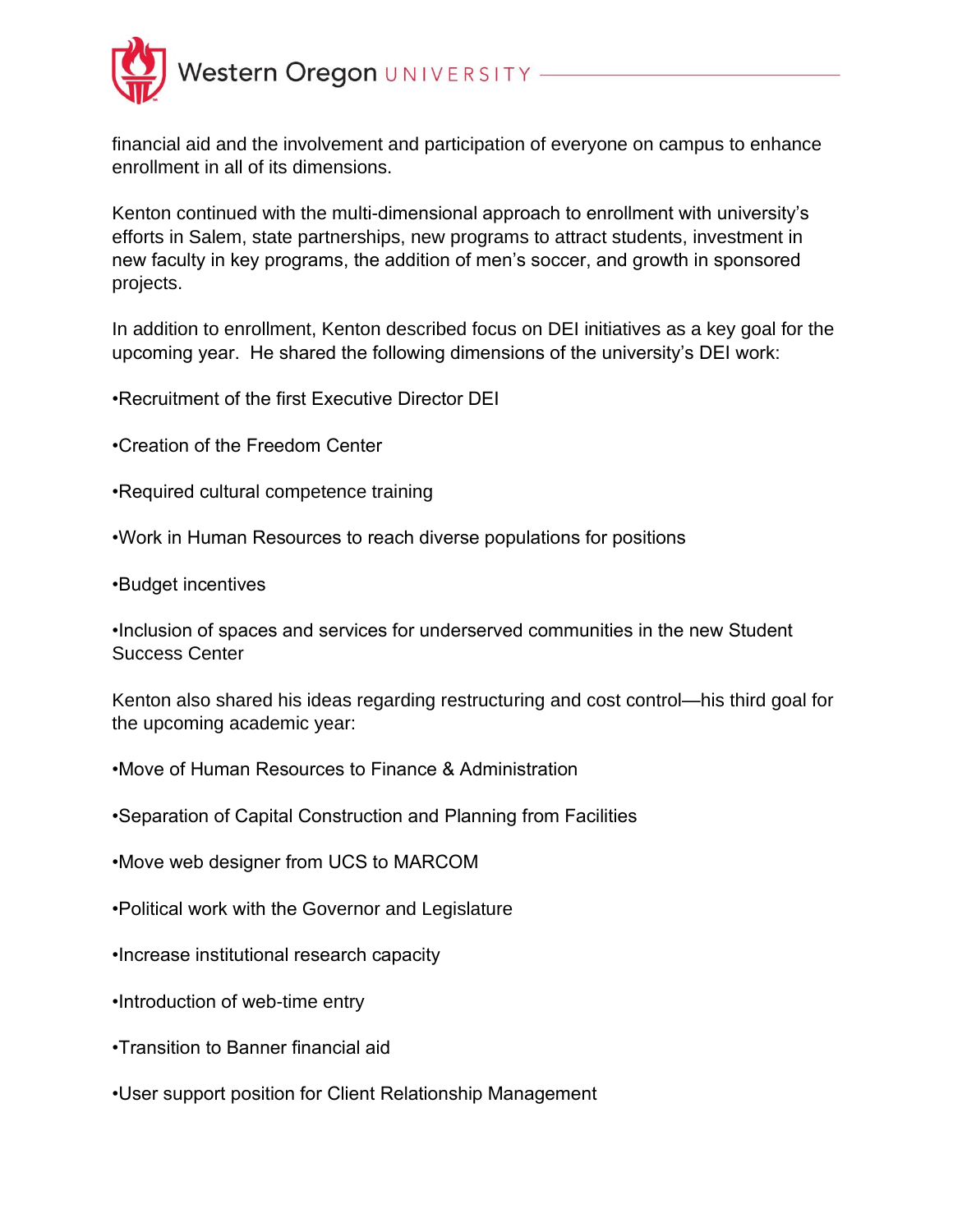

Kenton concluded his presentation with a brief description of the Student Success Center renovation and the upcoming comprehensive campaign.

After Kenton's presentation, McDonald called for a break and reorganized the retreat's agenda to hear from Dr. Burns on the future of higher education after the break.

#### **IV. BREAK**

## **V. THE FUTURE OF HIGHER EDUCATION: DR. BRIDGET BURNS**

Burns joined the retreat to offer a national perspective on the future of higher education. She shared her experience as a student trustee on the State Board of Higher Education and the consequential responsibilities of trustees that serve on university boards.

Burns stressed that future students will make decisions primarily based on learning style. She noted that the shift to on-line learning during the pandemic might make this transition easier, but students would insist on experienced based on how they learn. Burns framed her presentation with her personal story with higher education during her upbringing in rural Montana and how her father's need to return to school shaped her approach to college. She shared the story to convey how universities and boards should retool how they reach out to learners and that it would be important to emphasize retraining and re-educating students and learners based on their needs and the demands of the economy.

After her story, Burns emphasized that higher education was not designed around students and urged the Board to consider this notion as it searched for its next president. She noted that universities were organized about the intellectual capital of faculty and not the needs of students. Burns observed that universities spend much time satisfying external requests at the expenses of students and when universities and decision-makers realize the "design flaw" in how universities are organized, the focus on students will be much easier to accomplish as universities turn to redesign. She shared "every system is perfectly designed to get the results it gets." Burns stressed that the phenomoenon to replicate structures at other institutions and excessive deference to tradition are also obstacles to effective redesign of the university.

Burns offered some trends to consider as the university charts its future. First, we know that higher education matters to the economy. Burns noted that there are more people with some college and no degree than those with a college degree. To that point, Burns observed that the nation needs more degrees. Second, growing low-income populations will impact how colleges and universities need to respond to student needs. She shared data about the achievement gap based on income highlights the issue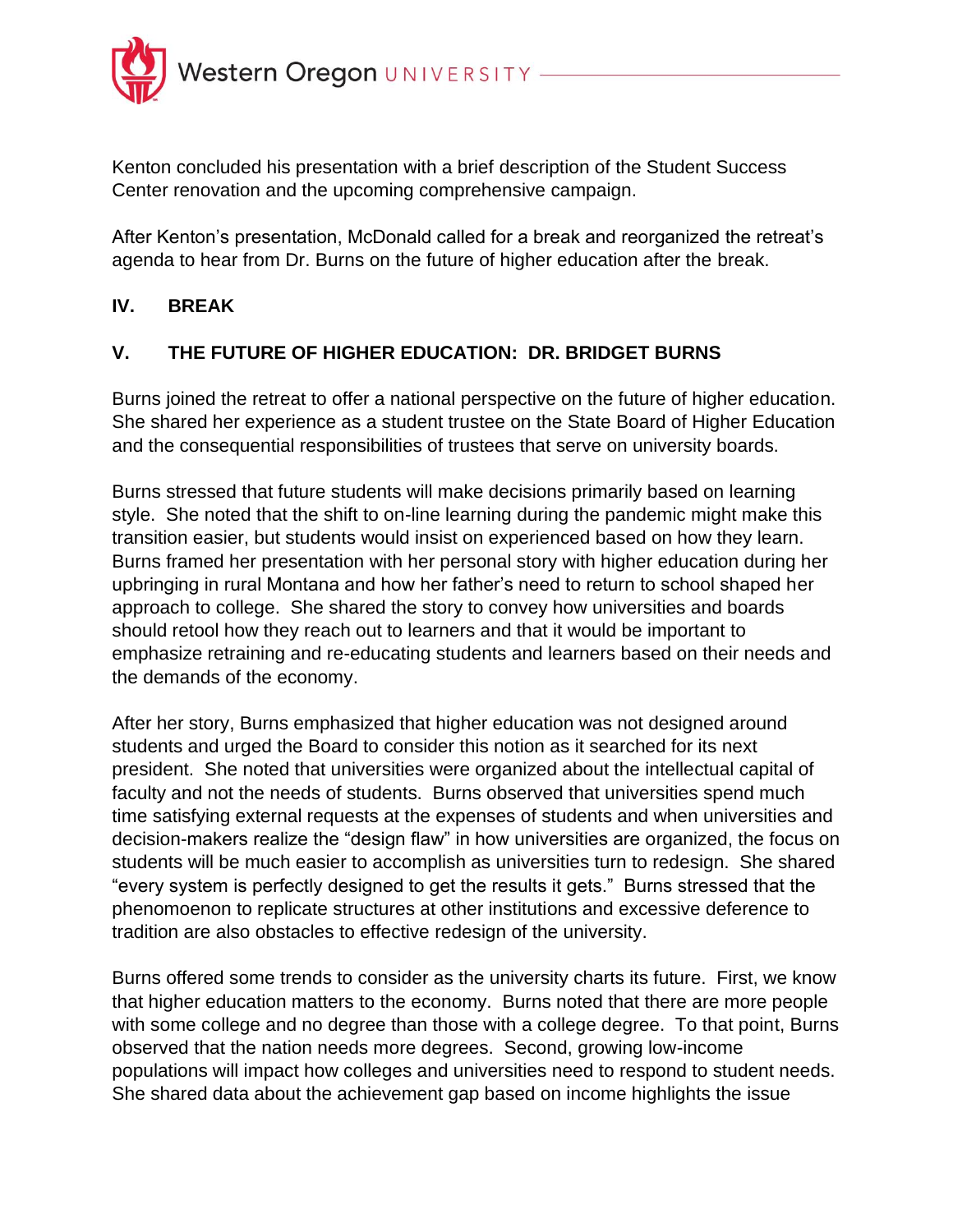

facing universities into the future. Third, she noted that, other than elite institutions, most sectors are experiencing an enrollment decline. Fourth, Burns described the change in demographics and decline in college-going students generally.

After highlights some of the trends facing higher education, Burns turned to describing the themes universities should consider as they chart their future. Some of the trending pressures include: financial sustainability, mergers/closures, declining enrollment, graduate school shrinkage, political pressure, shifting target populations, demographic changes, crowded on-line learning space, shifting focus on completion, growing public skepticism, college to career redesign, and the future of work.

Burns, after reviewing the trending pressures facing higher education, observed some of the innovations that are trending. They include: adult learner focus, student unit record data, income share agreements, unbundling and badging, employer partnerships, open education resources, quality online learning, college to career innovation, adaptive learning, chatbots, predictive analytics, and proactive advising. With the trending pressures and innovations, Burns stressed the future of higher education will involve incorporating universal learning into the trajectory of how the universities offer outreach to learners. Burns used the presentation to highlight some themes that might assist the Board with its presidential search. She shared that a vision should be compelling and clear, stable and focused governance should be based in trust and the boundaries and roles should be clear, institutional stability should be evident, the search committee must have clarity on a shared vision and their role in the process, and the Board must understand the differences between signals and noise and what it can ignore.

McDonald asked the group for questions. Trustee Castillo asked for advice about how to counter the impulse to tackle these persistent trends with the notion that we will do this "the Oregon Way." Komp echoed Burns' description of WOU's presidential search committee and stressed her interest in a shared vision across the committee to find WOU's next leader. Koontz observed that some of the threats that stand out are the increased skepticism about the value of higher education and the partisanship. Burns reiterated the notion that the Board—in the face of the trending pressures, innovations, and threats—needed to have the new president's back because of the difficulty of the position.

#### **IV. DISCUSSION: PRESIDENTIAL SKILLS, TRAITS AND CHARACTERISTICS**

After Burns' presentation, McDonald turned the retreat participants to a discussion on presidential skills, traits and characteristics the community would like to see in the university's next president. McDonald started with asking trustees and participants to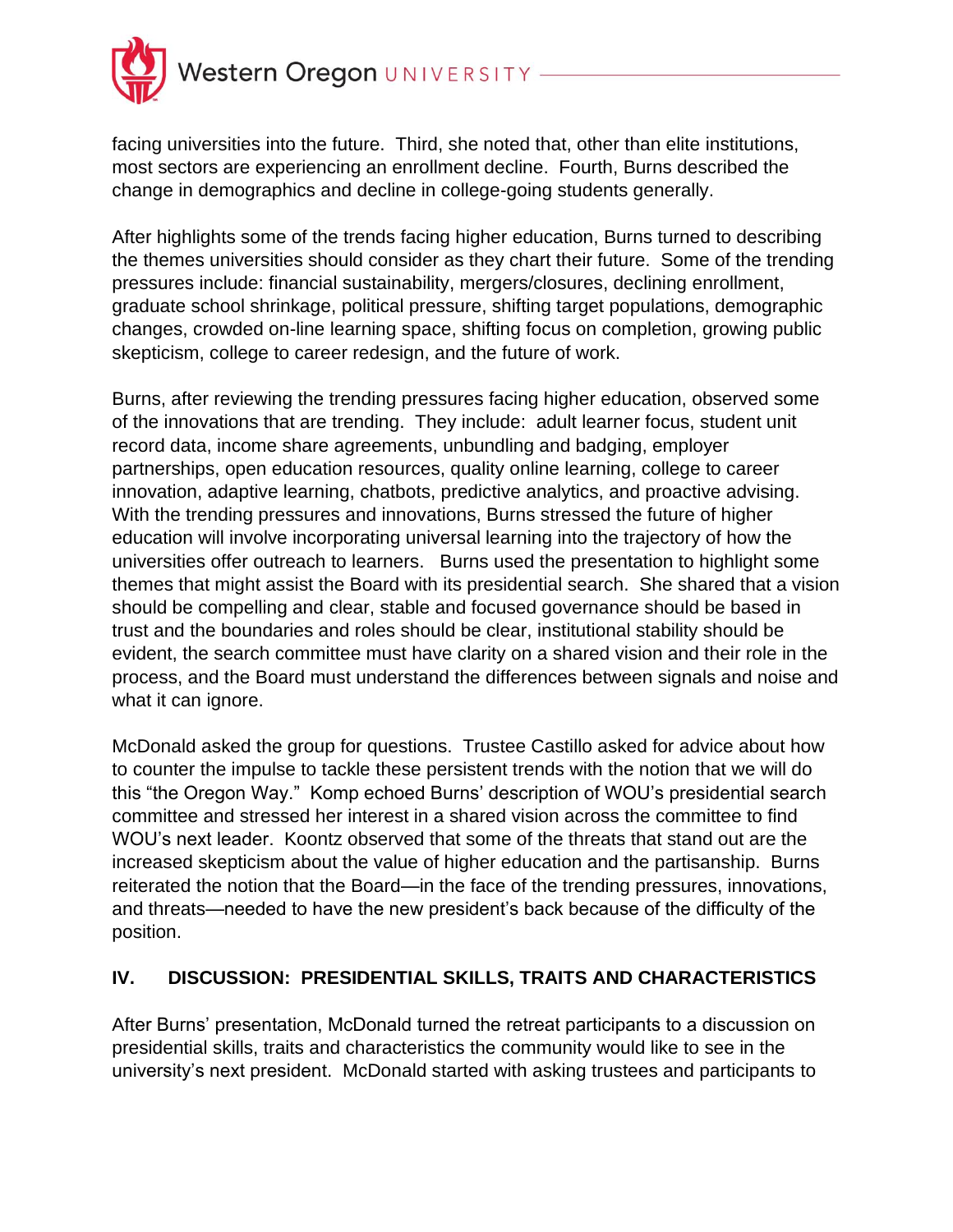

brainstorm presidential attributes. The retreat participants offered the following list of attributes:

- •Entrepreneurial spirit
- •Honest transparency
- •Visionary
- •Partner
- •Communicator
- •Student-oriented
- •Makes hard decisions
- •Understands equity
- •Inspirational
- •Trust-Builder
- •Diverse Representation (how would this be measured/demonstrated)
- •Not afraid to raise funds
- •Leader/Motivator
- •Fortitude
- •Personable
- •Collaborator
- •Able to handle the stress of the position
- •Resilient
- •Strategic manager
- •Ethical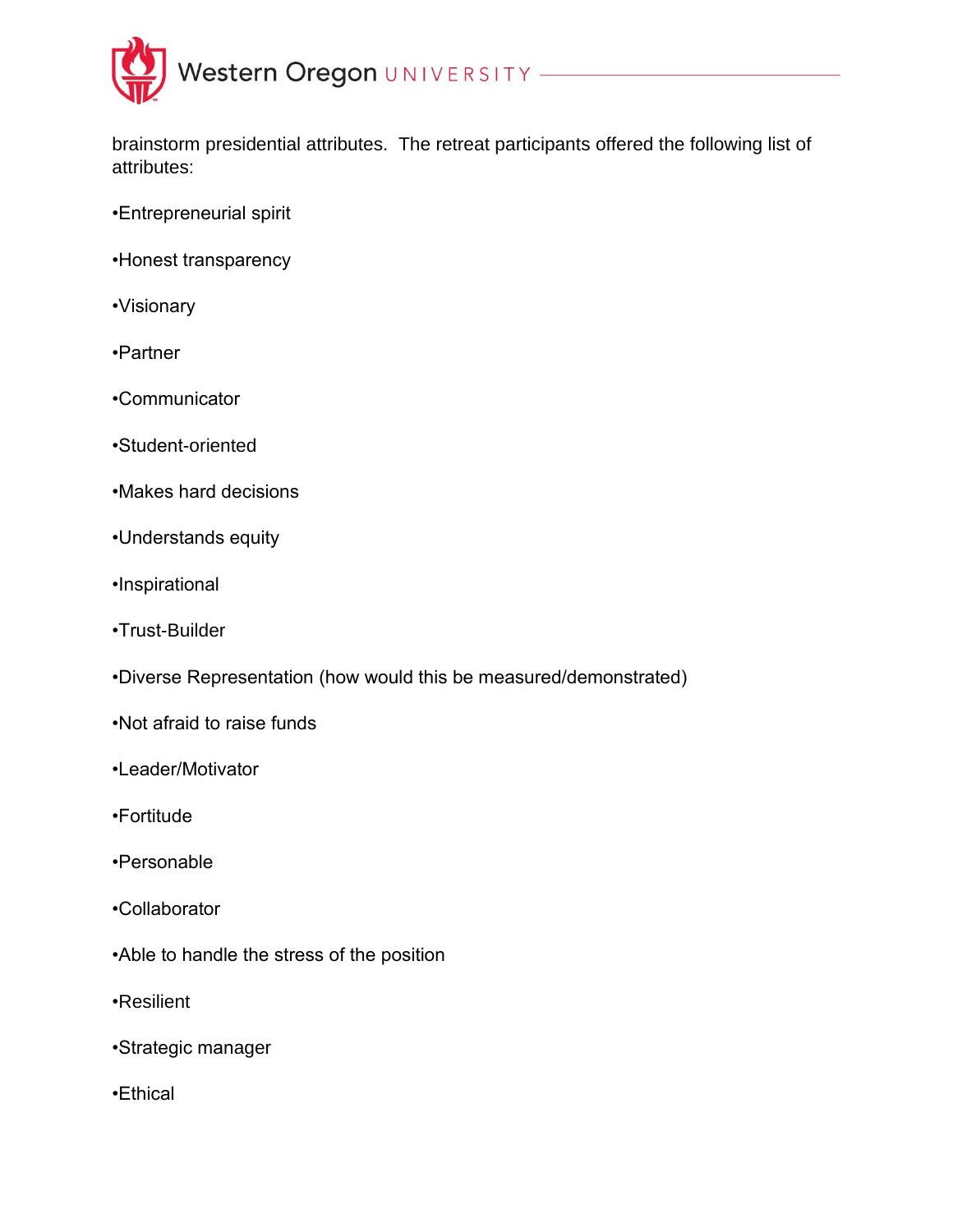

- •Courageous
- •Student Interests First
- •Visionary Thinker
- •Innovative Programming
- •Thinking Outside of the Box
- •Creative
- •Enthusiastic
- •Resourceful
- •Use of Privilege to Advance Equity

After the creation of the list, McDonald asked retreat participants to identify one of the attributes that was indispensable:

•Students Interest First (2)

- •Diverse Representation (2)
- •Partner (2)
- •Inspirational
- •Strategic Manager
- •Honest Transparency (3)
- •Ethical (2)
- •Resilient
- •Make Hard Decisions

Trustee Evans wanted to discuss the concept of "diverse representation" to ensure that the board and the university would be able to support the new president. She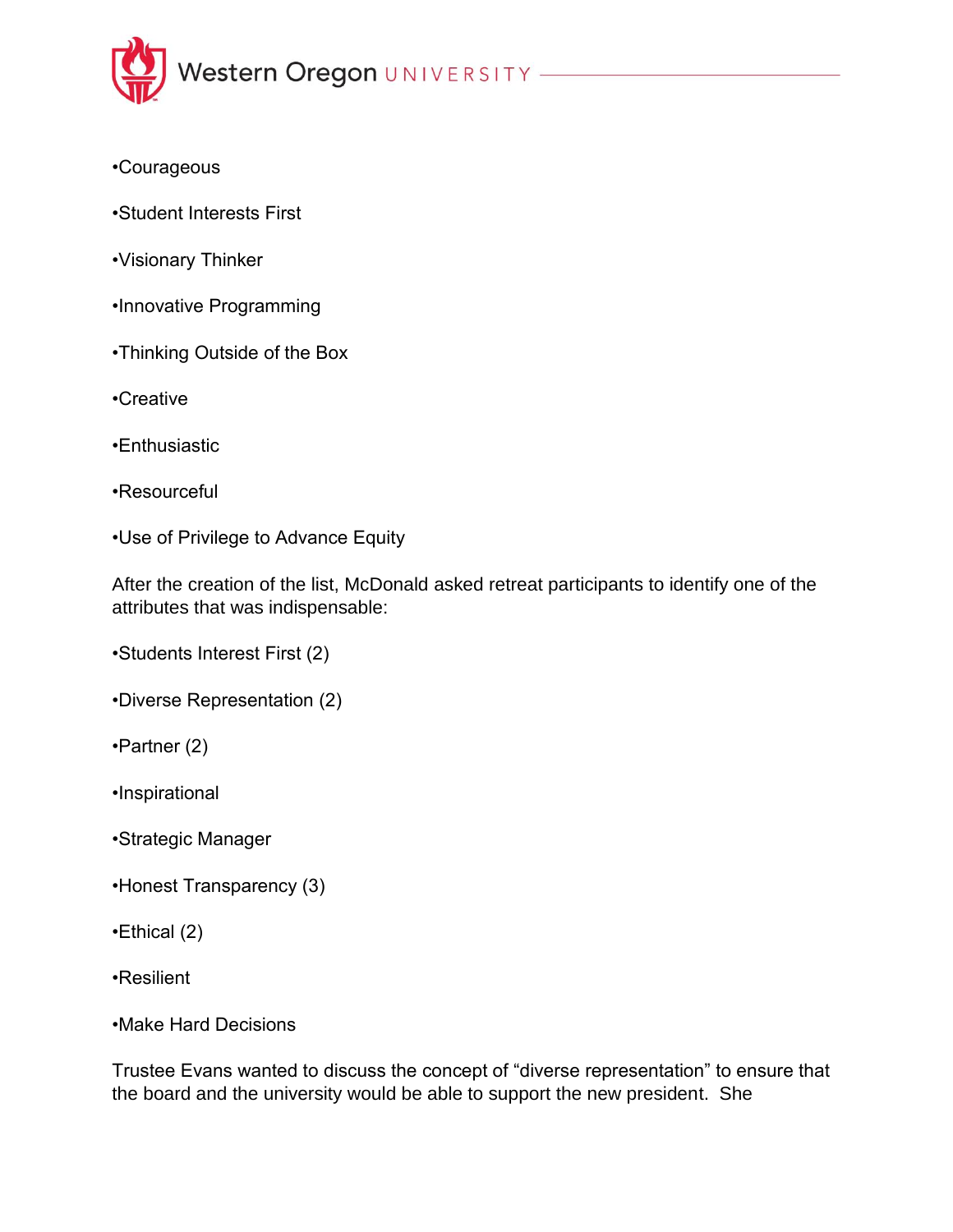

challenged the board to embrace "diverse representation" from a "multicultural experiences" perspective. Evans noted that she was uncomfortable with the appearance approach to diverse representation and wished the board to focus on experiences. CM Hall cautioned the group against diverse representation as a checkbox. Hall emphasized the concept of "understanding equity." Larson reiterated the notion that active work in ensuring everyone is included is important. Burns emphasized that these are concepts that today's students demand.

After the brief discussion on "diverse representation," McDonald asked the retreat group to look at the revised list of attributes and narrow it down to the single attribute that was most important for the new president to possess:

•Honest Transparency (5)

•Inspirational (2)

•Make Hard Decisions

•Diverse Representation/Demonstrable Committee to Diversity and Inclusion (3)

•Students Interests First (3)

With the revised list of attributes, McDonald challenged small group breakouts to convene and discuss—in the context of the morning's deliberations—where WOU should go.

#### **VII. SMALL GROUP BREAKOUTS: WOU AND THE FUTURE OF HIGHER EDUCATION**

The retreat participants broke into small groups to discuss the future of higher education and WOU's path into the future.

#### **VIII. BREAKOUT SESSION REPORTS**

McDonald asked the groups to report out to all of the retreat participants about their deliberations. Trustee Arredondo emphasized changing demographics, expansion for the non-traditional learners, listening to marginalized voices, a curriculum that speaks to the learners of the future, listening to the needs of community employers, and the concept of micro-credentials. McDonald turned to Trustee Evans for another report out. She shared the following concepts for the future: financial stability, good reputation, redesign processes and practices focused on students, improved enrollment, development of student-focused metrics, introduction of a "portfolio" approach to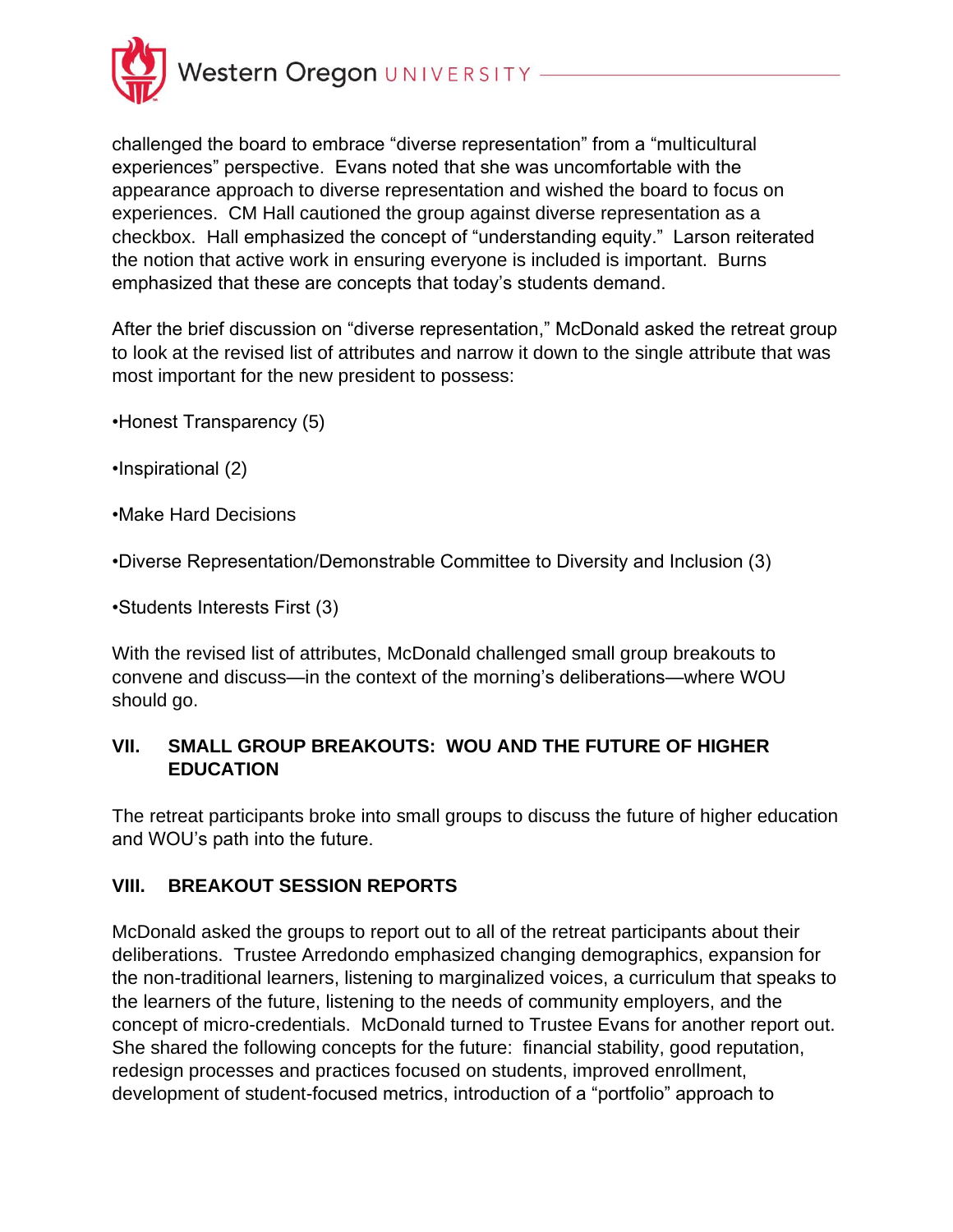

student success. Winningham reported out for the final break-out group. He discussed diversity and inclusion, the pursuit of HSI status, focus on the non-traditional student, services and programs that future learners need to succeed, responding to the regional workforce needs, the necessity of partnerships, and the evolution of high-impact practices

# **IX. FALL 2021 UPDATE—DAVE MCDONALD**

After the breakout sessions, McDonald offered the group a brief COVID-19 update. McDonald described the bi-weekly committee meeting to discuss COVID-19 strategies and changes. He noted that the university also participates in a group of COVID coordinators from all seven public universities and a community group. McDonald reviewed a COVID-19 safety checklist and shared various resources with the group. Winningham discussed course modalities and the strategies the university undertook in the classroom prior to the first day of classes for fall term.

# **XII. BOARD POLICIES: BEST PRACTICES & BOARD STATEMENTS—RYAN HAGEMANN**

McDonald recognized Hagemann to offer a brief overview of the Board's policy statements. Hagemann walked the Board through its website, including where dockets are posted, trustee emails were located, and information on committees could be located. Hagemann specifically noted that individual trustee email addresses were posted on the website as well. In approaching the Board's policy statement, Hagemann reviewed the ten habits of highly effective boards from the Association of Governing Boards and how the Board's policy statements were designed to echo those habits. The habits include:

- •Creates a culture of inclusion
- •Uphold basic fiduciary principles
- •Cultivate a healthy relationship with the president
- •Select an effective board chair
- •Establish an effective governance committee
- •Delegate appropriate decision-making authority for committees
- •Consider strategic risk factors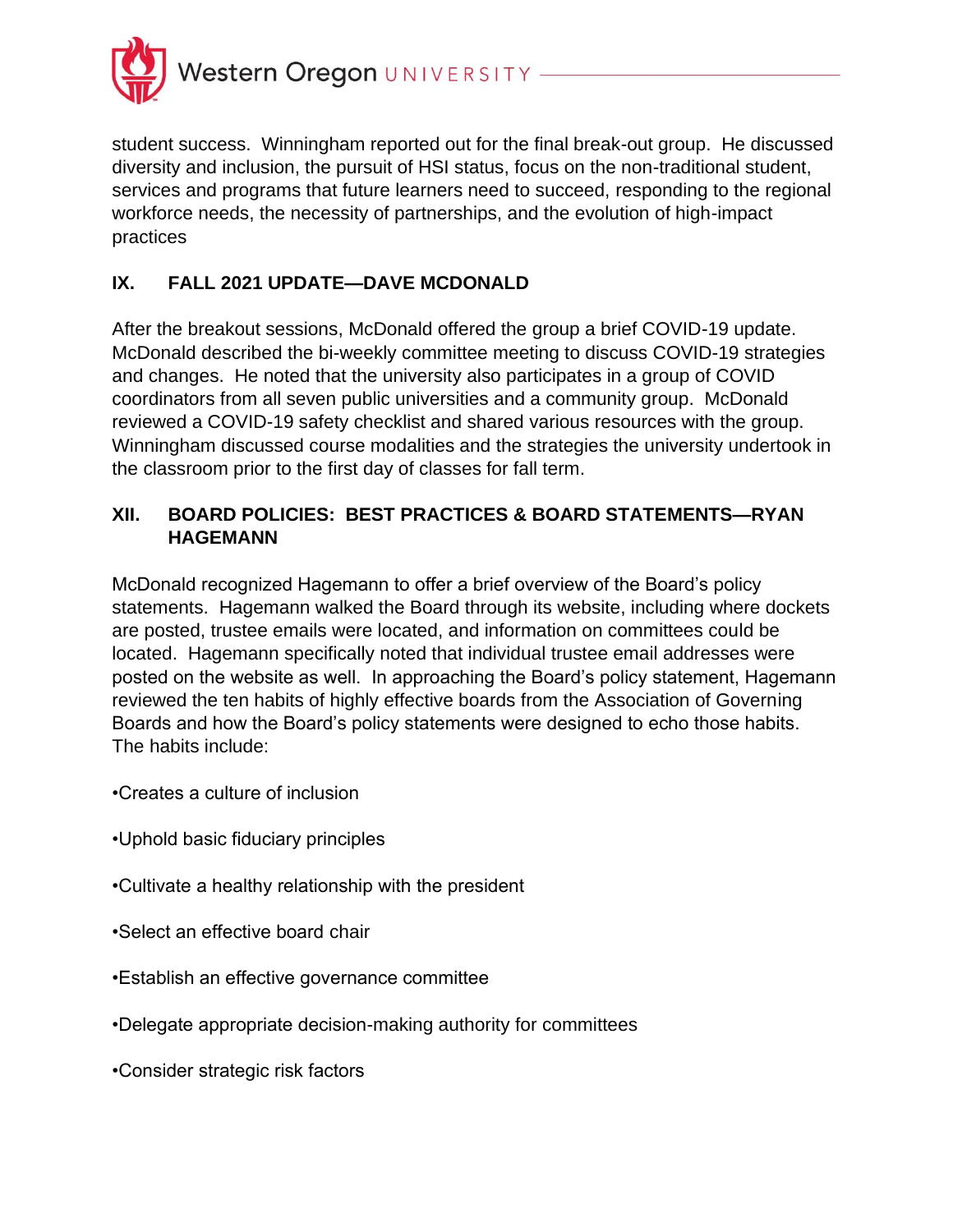

- •Provide appropriate oversight of academic quality
- •Develop a renewed commitment to shared governance
- •Focus on accountability

With outlining the university's policy structure, including board statements, Hagemann reviewed two of the AGB habits and how various university policy statements echoed that habit. For example, for the habit "cultivate a healthy relationship with the president," the Board's bylaws, the Board Statement on the Delegation of Authority, the Board Resolution on Shared Governance, and the Board Statement on the Performance Evaluation of the President all echo and reiterate the Board's commitment to the "habit" of cultivating a healthy relationship with the president. Hagemann continued with the "habit" of "developing a renewed commitment to shared governance" by reviewing the Board Resolution on Shared Governance and the Board Statement on the Conduct of Public Meetings. Hagemann discussed continuous improvement in committees by describing how each of the Board's standing committees contribute to each of the AGB habits.

## **XIII. COMMITTEE BREAKOUTS: 2021-22 WORKPLANS**

McDonald asked trustees to break into their respective committees to discuss what the committees would like to accomplish over the coming academic year. Each of the committees broke out into small groups, accompanied by cabinet members and staff assigned to each standing committee.

#### **XIV. COMMITTEE WORKPLAN REPORTS, CREATE BOARD WORKPLAN & 2021- 22 GOALS**

After the committee breakouts, McDonald asked each committee to report out to the full group. Koontz spoke for the Finance & Administration Committee. She described the cyclical budget and audit requirements, COVID-19 requirements, human resources policy development, work with technology, and discussion of public safety. Arredondo and Winningham reported out on the Academic and Student Affairs Committee. Winningham shared the following ASAC topics with the group: a "lessons learned from COVID" showcase, partnerships, DEI initiatives, and mental health. Komp reported out the following EGTC topics for the following year: appointment and on-boarding of the new president, support of the interim president, policy changes, and board vacancies.

To conclude the retreat, McDonald offered a summary of the day and asked each trustee if they wanted to offer any final comments.